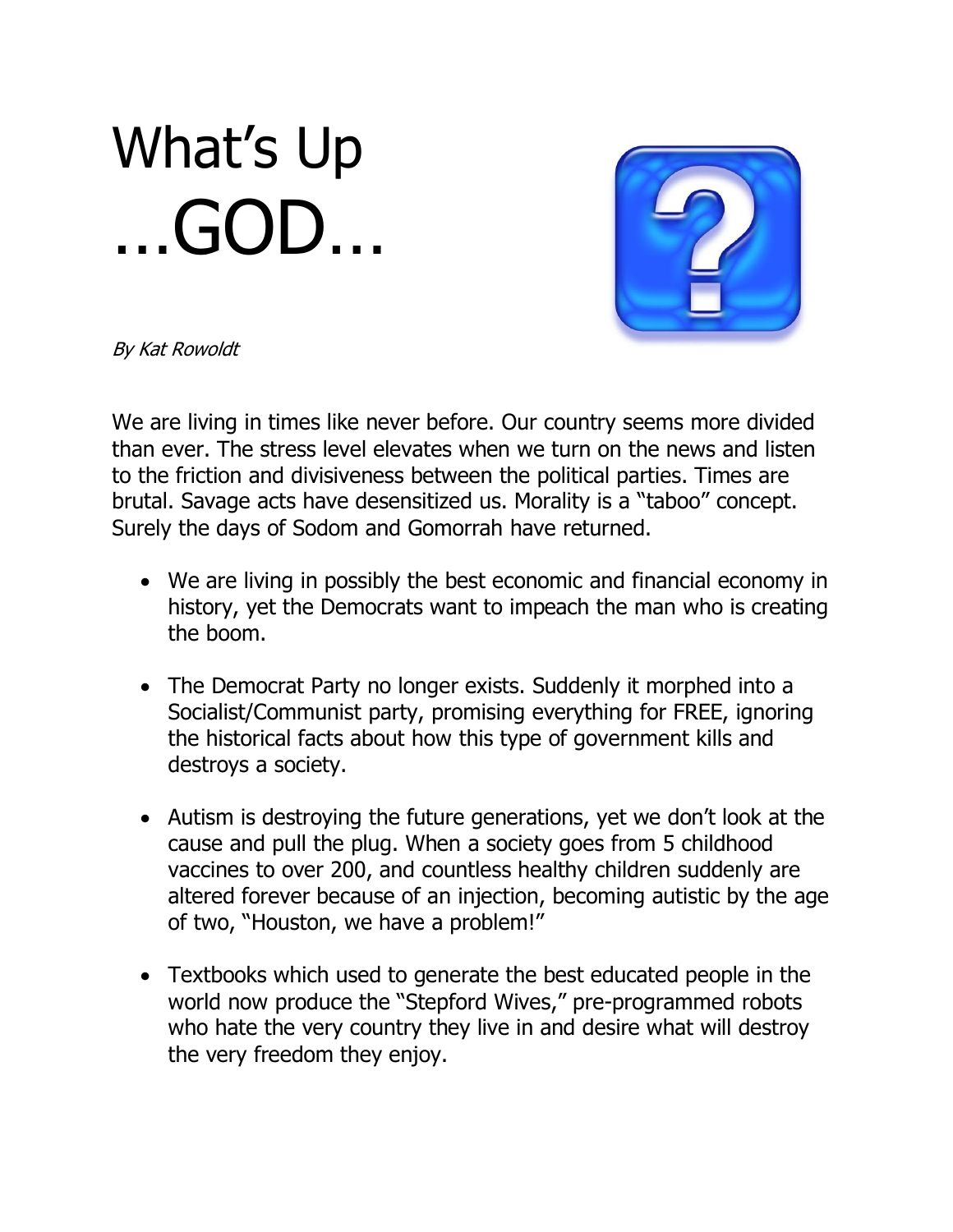- A healthy society must have a birthrate of 2.3 children just to maintain its population. For decades we have been below 1.9 reproduction, not because Americans are having less sex. If anything, they're having more because they see no consequences. Since Roe v Wade, 60 million babies have been aborted. That means we will become extinct – Americans that is. Yet, Muslims who have moved here have a birthrate of 8-9.7 per woman. Based on birthrates, America will become Islamic in less than twenty years.
- Social media which had the promise of being such a wonderful way to promote things, carry on discussions and stay connected, but now it's been discovered to be a mind-manipulating, censoring, anticonservative, anti-Judeo-Christian, anti-American platform, regardless of his name.
- Our Christian founded nation has allowed itself to be manipulated by its own rules to become an anti-faith, politically correct, secularism rules society. Church attendance has been plummeting for the last several decades. And most pastors, putting their tithes ahead of their moral obligations, refuse to discuss the impact of political decisions.
- What was once known as public trust which was bestowed on our elected officials and even our news media, has been destroyed by complete betrayal of the truth for their own political gain.

What's a society to do to stop this madness? How do we get off of this spinning merry-go-round? Where's the ejection button that will remove us from this nightmare?

When we look over the globe, we now find Christianity has become the most persecuted religion in the world. We once swore we would never let anything like the Holocaust happen again. Over 7 million people were slaughtered during that nightmare, yet today we have over 300 million (yes, that's a correct number) Christians being persecuted daily and no one is even talking about it.

Lord, help us!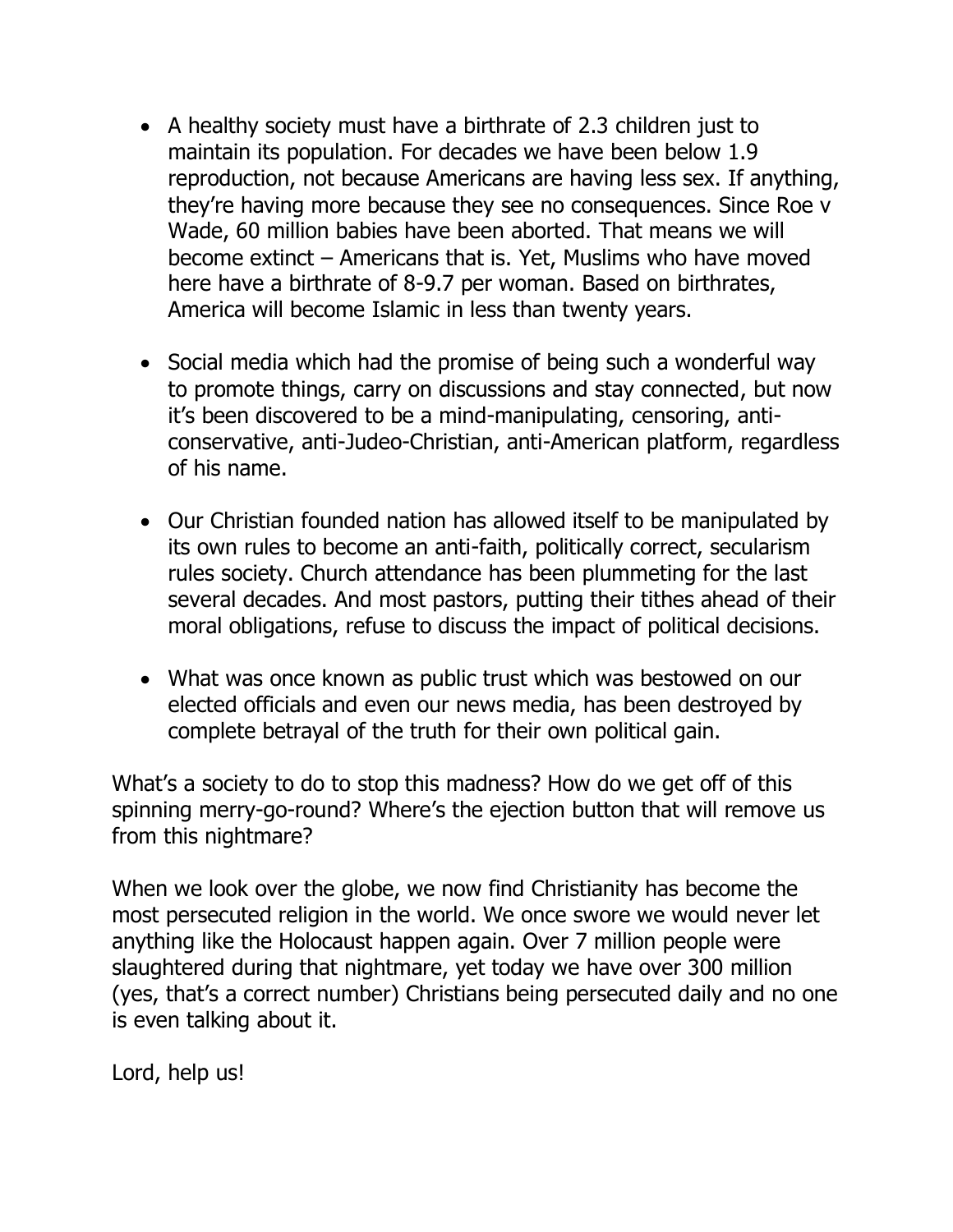There is a remnant, always a remnant, that small band of people who believe in the impossible and are willing to take a stand for it. They pray, hear God, and move forward. While it seems like there has been a silence for a couple of decades, in the last few years the remnant has been getting its footing, praying even louder, trusting God even bigger.

A couple of years ago I began hearing word out of Iran that God was visiting Muslims in their dreams and they were having direct encounters with the Lord. Countless numbers were coming to the Lord, but it was all underground, secretively. If a Muslim leaves the faith, their own family will kill them. That is part of the Islamic ideology – you are born a Muslim and cannot leave. Yet there is a rumbling happening in the heart of the Middle East where Islam rules. Some areas are even having mass baptisms in the rivers.

Hollywood and various media formats became the deathbed for Christians. If people found out you were Christian, you would be shunned from getting work and even have your contracts cancelled. Christians became the laughingstock. A few stood strong and survived through long seasons of draught from work. A few people did some big projects that brought the Christians out in force and suddenly they began to notice there was an audience for believers out there: The Passions, Hackshaw Ridge, Facing the Giants, FireProof, Courageous, War Room, and more. In the last month or two Facebook has had more and more actors/actresses professing their faith in Christ.

Teen idol turned bad boy, Justin Bieber, returned to his childhood faith and is working to get his life back on track. He recently encouraged his 122 [million followers](https://jenniferleclaire.org/articles/justin-bieber-encourages-122-million-followers-to-pray-and-talk-to-god/?v=7516fd43adaa&fbclid=IwAR2MMQL5BNJc7__ZQ5f3myn3zAmIa13dJDQEnuZ7y4h_odlN4IKsTPPi47k) to pray and talk to God. Talk about reaching today's youth! Wow. Let's pray his faith holds steady and he really can lead his generation to the Lord.

Next the Hollywood scene was rocked when Kanye West did a one eighty and began preaching the Word and singing the Gospel. His wife, Kim Kardashian, has had a "come to Jesus moment too" and now feels she must change her style of dress to a more conservative and modest presence. Kanye has now been invited to preach and sing on Joel Osteen's stage, but even more impactful was taking his message to prisoners behind